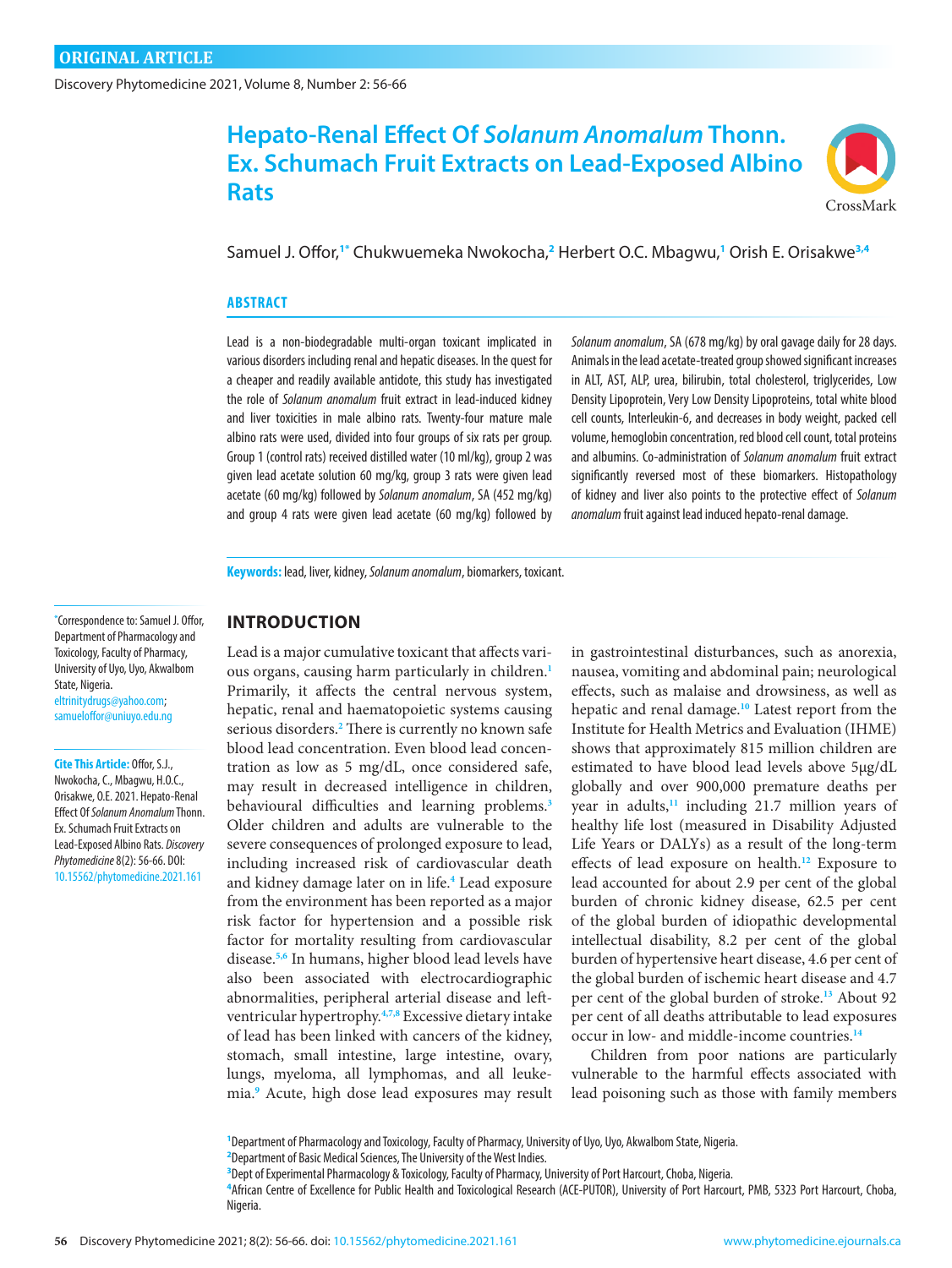working in industries such as artisanal ceramic workshops, metal mines, informal smelting and lead-acid battery recycling without protective equip-ment.<sup>[15](#page-9-0)</sup> Such children do not have access to good and qualitative healthcare**[16](#page-9-0)** and have poor nutritional status such as deficiencies in calcium and iron that can result in increased absorption of lead.**[17,18,19](#page-9-0)** The mainstay of treatment of lead poisoning is chelation therapy. Chelating agents contain sulfhydryl groups which bind or chelate lead to form a complex that is excreted either renally or hepatically. The pharmaceutical Chelating agents, e.g. Succimer and Penicillamine are administered orally, whereas Dimercaprol and edetate (EDTA) calcium disodium  $(CaNa<sub>2</sub>$  EDTA) are administered parenterally. In addition to reducing blood lead level these classic chelating agents may also mobilize skeletal stores of lead thereby causing their redistribution and toxicity to other organs like the brain as well as causing other adverse effects.**[20](#page-9-0)** In addition to the adverse effects, the prohibitive cost and scarcity of these agents pose serious management challenge in resource poor countries in the developing nations. Hence, the need to explore readily available and natural antidote in the management of lead poisoning.

The plant, *Solanum anomalum:* Thonn. Ex. Schumach is about 2 meters in height with prickles up to 5mm long on stem, branches and midrib of the leaves. The fruit is a ball-shaped berry of 5-9 mm in diameter, shiny red when mature and green when young. The seeds are also globose 2-3 mm in diameter and ball-shaped.**[21](#page-9-0)** The mature red fruits of *Solanum anomalum* are harvested from the wild and made into soups and sauces, or can be eaten fresh. The exudate from the leaves and fruits is drunk or taken by enema 1-2 times daily as a treatment for leprosy in West Africa. In Nigeria, the fruit is used as a laxative and appetizer. Anecdotal evidence laid claim to the usefulness of the fruits in the treatment of splenomegaly in children.**[22](#page-9-0)** The locals also claim that eating the raw fruits help to treat malaria. The leaf exudate has been used to treat gonorrhea, and crushed fruits extracts are used as anti-inflammatory and analgesic.**[23](#page-9-0)** Very few scientific works have been done on the plant. This fruits contain saponins, cardiac glycosides, anthraquinones, terpenes, flavonoids, tannins and alkaloids.**[22](#page-9-0)** The LD50 was reported as  $2260 \pm 131.78$ mg/kg, in addition to the anti-diabetic effect of the ethanolic extract and fractions of the fruits.**[22](#page-9-0)** In another study, Offor et al.**[24](#page-9-0)** reported that *Solanum anomalum* fruit extract may be a protective modulator of lead-induced testicular injury. The present study seeks to examine the protective effect of *Solanum anomalum* fruit extracts on lead-induced liver and kidney injuries in albino rats.

# **MATERIALS AND METHODS**

Chemicals: Lead acetate trihydrate (May & Baker, England) was dissolved in distilled water; Thiobarbituric acid, eosin, formalin and hematoxylin (Merck, Germany), Rat ELISA (Enzyme-linked immunosorbent assay) kits (RayBiotech, Inc. USA and Assaypro LLC, USA)

Animal husbandry: Twenty-four male albino Wistar rats, weighing 145 – 170 g (aged 11-15 weeks) obtained from the University of Uyo Animal house, were acclimatized for two weeks, maintained under controlled conditions of temperature (23  $\pm$  2°C) and humidity (50  $\pm$ 5%) and a 12-h light–dark cycle, were used for the experiment (31). The animals were housed in sanitized polypropylene cages containing sterile paddy husk as bedding. The bedding of the cages was changed weekly, and the cages were cleaned as well. They had free access to standard rat pellet diet and water ad libitum.**[25](#page-9-0)** The procedures were performed according to the guidelines on the use of animals and approved by the Institutional Animal Ethical Committee of the University of Uyo, Nigeria (Ethical Approval No: UNIUYO/ PHARM/2015/0153).

# **Plant collection**

*Solanum anomalum* with the fruits was obtained from a farmland in Obot Ndom Itumbonuso village, Ini Local Government Area of Akwa Ibom State, Nigeria. It was identified and authenticated by Professor M.E.Bassey, a plant taxonomist in the Department of Botany and Ecological Studies, University of Uyo. The plant specimen (voucher number UUH: No 75(a)) was deposited in the Herbarium of the Department of Pharmacognosy and Natural Medicine, Faculty of Pharmacy, University of Uyo, Nigeria.

# **Preparation and Extraction**

The fruits were separated from the stalk and air dried under room temperature for 3 weeks. The dried fruits were powdered using pestle and mortar. The extract was prepared by maceration (cold extraction) of 350.05g of the air-dried, powdered fruits of *S. anomalum* using 60% ethanol in distilled water (v/v) in an extracting jar. This set up was allowed to stand for 72 hours with occasional shaking. The extract was filtered, concentrated until constant weights were achieved and stored in a refrigerator at 2-8° C for use in subsequent experiments. This procedure was repeated 3 times for maximal extraction (yield 69.8%). The LD50 of *Solanum anomalum* was determined by Offor & Ubengama<sup>[22](#page-9-0)</sup> as  $2260 \pm 131.78$  mg/kg. The chosen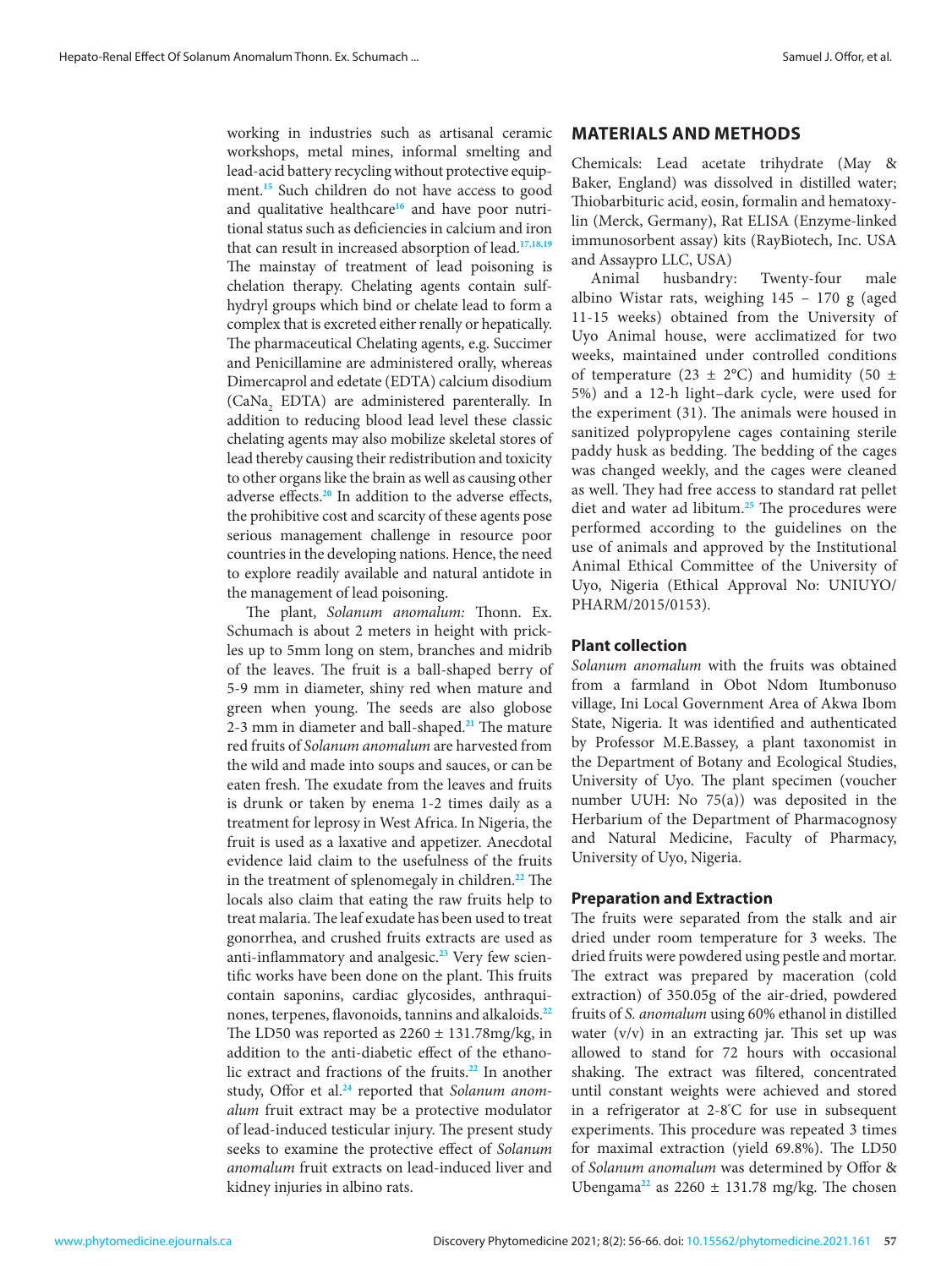doses were the middle dose (20% of the LD50) which is 452mg/kg and the high dose (30% of the LD50) which is 678 mg/kg.

### **Experimental design**

The rats were divided into four groups of six rats per group as follows:

- Group 1: Control rats: They were given distilled water (10ml/kg) by oral gavage daily for 28 days.
- Group 2: Contained lead acetate solution 60mg/kg by oral gavage daily for 28 days **[26](#page-9-0)**
- Group 3: Lead acetate (60 mg/kg), plus *Solanum anomalum* fruit extracts (452 mg/kg) by oral gavage daily for 28 days.
- Group 4: Lead acetate (60 mg/kg), plus *Solanum anomalum* fruit extracts (678 mg/kg) by oral gavage daily for 28 days. In all animals received *Solanum anomalum*  fruit extracts 90 minutes after administration of lead.

At the end of the experiment and 24 hours after the last dose, animals were weighed and blood samples collected.

### **Blood sample collection**

Blood sample was collected using the Orbital technique.**[27](#page-9-0)** Blood was collected from the retro-bulbar plexus of the medial canthus of the eye of the rat.**[28](#page-9-0)** The blood (without anticoagulant) was kept at room temperature for 30 minutes to clot. Afterwards, the test tube containing the clotted blood sample was centrifuged at 3,000 revolutions per minutes for 10 minutes. The clear serum supernatant was then carefully aspirated with syringe and needle and stored in a clean sample bottle at -20° C until use for biochemical assay.

### **Necropsy**

Blood was collected by retro orbital sinus puncture.**[27](#page-9-0)** Each blood sample was divided into two portions. The first one was mixed well with the anticoagulant, dipotassium EDTA by shaking and used for hematological screening. The second portion (without anticoagulant) was kept at room temperature for 30 min to clot. Afterward, the clotted blood sample was centrifuged at 3,000 rpm for 10 min. The clear serum supernatant was then carefully aspirated and stored in a clean sample bottle for the determination of some biochemical parameters. Rats were sacrificed under ether anesthesia**[29](#page-9-0)** and concussion stunning involving manually applied trauma on the head;**[30](#page-9-0)** the kidney and liver were excised, weighed, rinsed in saline, and preserved in 10% formalin for histopathological study.

#### **Hematological Screening**

Total White Blood Cell Counts (TWBC), Packed Cell Volume (PCV), Red blood cell (RBC) count, Lymphocytes% (L%) and Neutrophils% (N%) were determined using the Hemocytometer method.**[31](#page-9-0)** Hemoglobin (Hb) concentration was determined by the Cyanmethemoglobin method.**[32](#page-9-0)**

### **Biochemical Analysis**

Total serum bilirubin,**[33](#page-9-0)** serum total proteins,**[34](#page-9-0)** serum albumins,**[35](#page-9-0)** serum Globulin (calculated by subtracting the quantity of albumins from that of total proteins), serum total cholesterol,**[36](#page-9-0)** High Density Lipoprotein (HDLs),**[37](#page-9-0)** Low Density Lipoprotein (LDL) and Very Low Density Lipoproteins (VLDL),**[38,39](#page-9-0)** serum triglycerides,**[40](#page-10-0)** serum creatinine,**[41](#page-10-0)** and serum urea,**[42,43](#page-10-0)** were determined. The following liver enzymes were also assayed: Alanine Aminotransferase (ALT) and Aspartate aminotransferase (AST)**[44](#page-10-0)** and Alkaline phosphatase (ALP).**[45](#page-10-0)**

# **Determination of Serum Levels of Pro-Inflammatory Cytokines**

Serum levels of pro-inflammatory cytokines (Tumor necrosis factor-alpha, TNF-a) and Interleukin-6 (IL-6) were determined using rat ELISA (Enzymelinked immunosorbent assay) kits in accordance with manufacturer's recommended protocols (RayBiotech, Inc. USA and Assaypro LLC, USA).

### **Statistical Analysis**

Results were expressed as mean ± standard deviation, SD. Statistical analysis was carried out with one way analysis of variance (ANOVA) followed by Tukey's HSD post hoc test. Values of p <0.05 were considered to be significant.

### **RESULTS**

# **Effect of** *Solanum anomalum* **fruit extract on Body Weight, Absolute and Relative Organ Weights (liver and kidney) of Lead Acetate-treated Rats**

The effects on body weight, absolute and relative weights of liver and kidney are shown on [Table 1.](#page-3-0) Lead acetate administration led to significant decrease in body weight of rats (from 190.77g ± 10.95 to 164.37g ± 17.28). Administration of *Solanum anomalum* (452 and 678 mg/kg) after lead acetate, resulted in a dose-dependent changes in body weight of 172.98g±18.01 and 194.53g±27.24 respectively. The absolute and relative weights of liver in the control group were  $5.97g \pm 0.37$  and  $3.36 \pm 0.19$  respectively. In the lead acetate treated group, the absolute and relative weights of liver were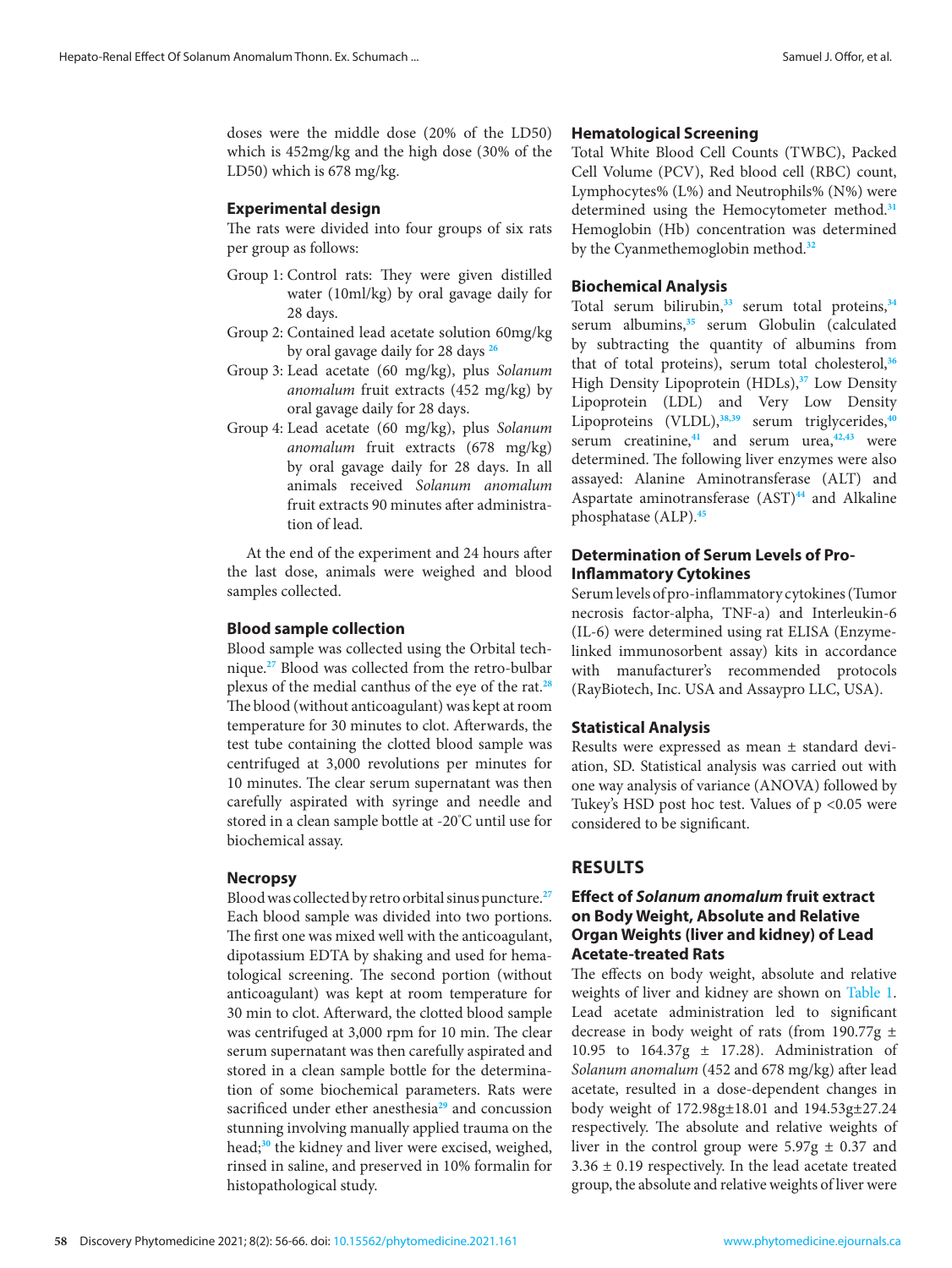<span id="page-3-0"></span> $4.96g \pm 0.14$ and $3.00 \pm 0.25$  respectively; in the 452 mg SAgroup-6.33g±0.01 and3.49±0.23 respectively while that in the 678mg SA group were6.22g±0.04 and 3.40±0.02 respectively. Similarly, the absolute and relative weights of kidney in the control, lead acetate-treated, 452mg *Solanum anomalum* and 678mg *Solanum anomalum* groups were  $(0.52g \pm 0.05, 0.35 \pm 0.01); (0.61g \pm 0.07, 0.35 \pm 0.01)$ 0.00); (0.64g±0.21, 0.36±0.01); and (0.58g±0.01, 0.34±0.00) respectively.

# **Effect of** *Solanum anomalum* **fruit extract on Hematological Parameters**

The effect on haematological parameters is as shown in [Table 2.](#page-4-0) Treatment of rats with lead acetate (group2) caused significant (p<0.05) decreased in Packed cell volume (PCV), Haemoglobin (Hb) concentration and Red blood cell (RBC) count when compared to control. These parameters were increased significantly  $(p<0.05)$  in groups 3 and 4 animals which were given452 mg/kg and 678 mg/kg of the extract respectively, after lead acetate compared to the group given lead acetate only. The effect caused by the lower dose of the extract (452 mg/kg) was however, significantly different relative to control. Rats in group 2 (given lead acetate only) also had significant increase (p<0.05) in total white blood count (WBC) when compared to rats in the control group, while the total WBC in the groups treated with the two doses of the extract were significantly  $(p<0.05)$  decreased. However, there was no effect on lymphocyte and neutrophil percentages.

# **Effect of** *Solanum anomalum* **fruit extract on Biochemical Parameters**

[Table 3](#page-4-0) shows the effect of *Solanum anomalum* on the serum levels of AST, ALP, and ALT in lead acetate-treated male albino rats. Rats in group 2 showed significant ( $p$  <0.05) increase in these liver enzymes when compared with the normal control group (group 1).These liver enzymes were decreased dose-dependently in the two extracttreated groups. The effect of *Solanum anomalum*  on serum total proteins, Albumins and Globulins in lead acetate-treated male albino Wistar rats is shown on [Table 4.](#page-4-0) There was significant ( $p < 0.05$ ) decrease in serum total proteins and albumins in group 2 rats compared to those in group 1. These two parameters were increased significantly  $(p<0.05)$ in the group given the higher dose (678 mg/kg) of the extract. Animal group treated with 452 mg/kg of extract showed no significant (p>0.05) increase in total proteins when compared to the group treated with lead acetate only but caused significant (p<0.05) increase in albumins, though this increase is significantly  $(p<0.05)$  different from that of control. Serum level of globulin was however, not significantly (p>0.05) affected in all the groups compared to control.

There were significant  $(p<0.05)$  increases in urea and bilirubin in group 2 animals compared to that of rats in the control group. These parameters were decreased significantly  $(p<0.05)$  in the group treated with 678 mg/kg of the extract. The group treated with 452 mg/kg of extract also significantly (p<0.05) decreased the serum levels of bilirubin and urea but the decrease in urea level was not significant (p>0.05) when compared to the lead acetate-only group. There was no significant effect (p>0.05) on creatinine level in all groups [\(Table 5\)](#page-5-0).

The effect on Lipid profiles is as shown in [Table 6.](#page-5-0) Rats given lead acetate-only (group 2) showed significant (p<0.05) increase in total cholesterol, triglycerides, LDL and VLDL compared to those in the control group. The higher dose of the extract (678 mg/kg) significantly (p<0.05) decreased the levels of LDL, VLDL, triglycerides and total cholesterol when compared to the group treated with lead acetate only. The effect of this higher dose of extract was however, significantly  $(p<0.05)$ different relative to control. Lower dose of extract (452 mg/kg) caused significant (p<0.05) decrease in

| Table 1 Effect of SA extract on body weight, absolute and *relative organ weights of lead acetate-treated rats |  |  |
|----------------------------------------------------------------------------------------------------------------|--|--|
|                                                                                                                |  |  |

| <b>Group weight</b> | <b>Treatment</b>                                | Body weight (g)         | <b>Absolute weight</b><br>liver (g) | <b>Relative weight</b><br>liver | Absolute weight<br>kidney (g) | <b>Relative weight</b><br>kidney |
|---------------------|-------------------------------------------------|-------------------------|-------------------------------------|---------------------------------|-------------------------------|----------------------------------|
| 1 (Control)         | Distilled water (10ml/<br>kg)                   | $190.77 \pm 10.95$      | $5.97 \pm 0.37$                     | $3.36\pm0.19$                   | $0.52 \pm 0.05$               | $0.35 \pm 0.01$                  |
| 2                   | Lead Acetate (60mg/<br>kg)                      | $164.37^{\circ}$ ±17.28 | $4.96 + 0.14$                       | $3.00 \pm 0.25$                 | $0.61 \pm 0.070$              | $0.35 \pm 0.00$                  |
| 3                   | Lead acetate (60mg/<br>$kg) \pm SA$ (452 mg/kg) | $172.98 \pm 18.01$      | $6.33 \pm 0.01$                     | $3.49 \pm 0.23$                 | $0.64 \pm 0.21$               | $0.36 \pm 0.01$                  |
| $\overline{4}$      | Lead acetate (60mg/<br>$kg) \pm SA$ (678 mg/kg) | $194.53 \pm 27.24$      | $6.22 \pm 0.04$                     | $3.40 \pm 0.02$                 | $0.58 \pm 0.01$               | $0.34 \pm 0.00$                  |

Data were expressed as mean ± SD.

a: significantly different when compared to the control group  $(p< 0.05)$   $(n = 6)$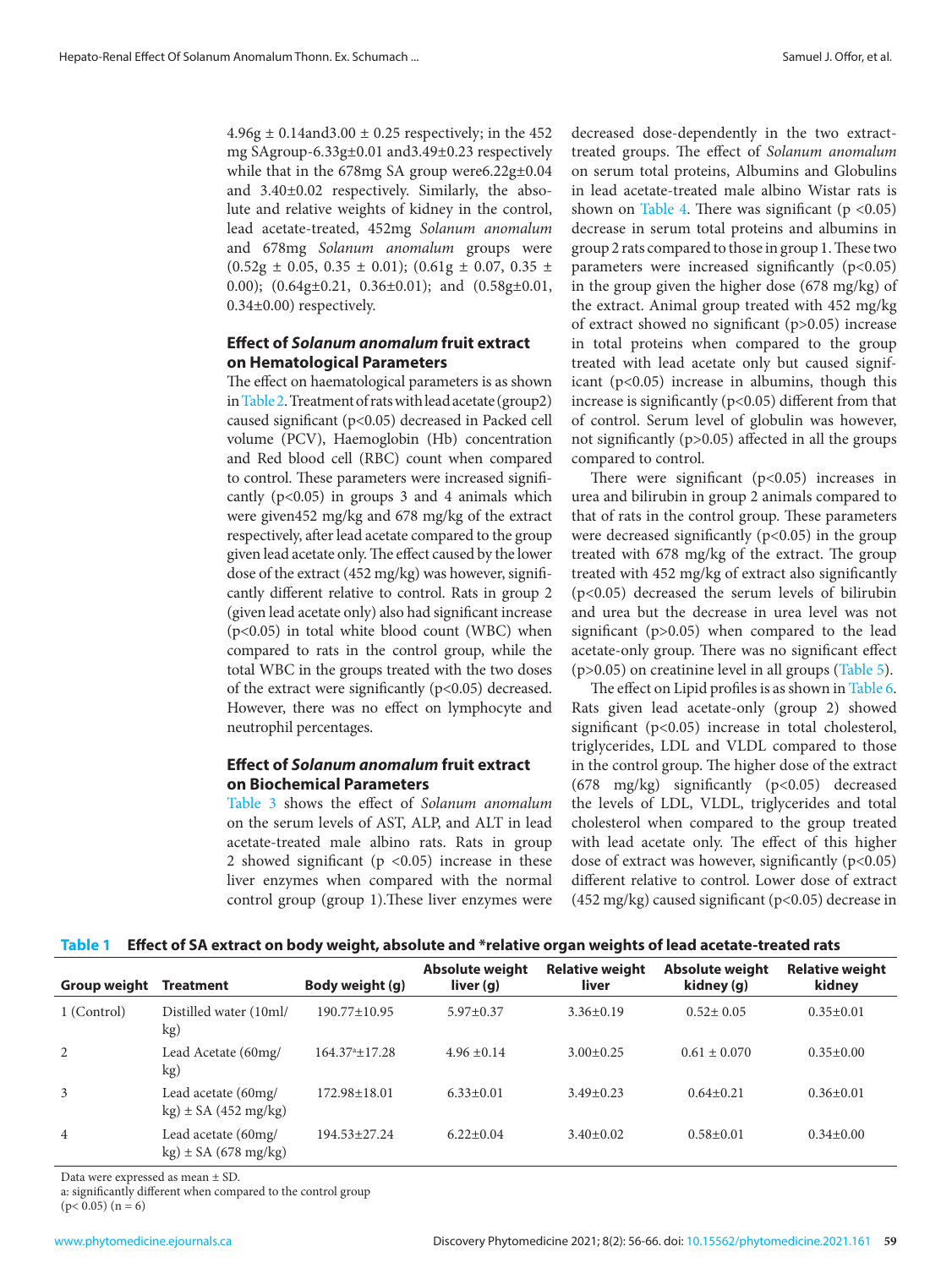| Group          | <b>Treatment</b>                                 | <b>Packed cell</b><br>volume, PCV<br>(%) | Haemoglobin,<br><b>Hb concentration</b><br>(q/dl) | <b>Red blood cell</b><br>count, RBC<br>$(10^6/\mu L)$ | <b>Total WBC</b><br>count $(10^3/\mu L)$ | Lymphocyte<br>(%) | <b>Neutrophil</b><br>(%) |
|----------------|--------------------------------------------------|------------------------------------------|---------------------------------------------------|-------------------------------------------------------|------------------------------------------|-------------------|--------------------------|
| $1$ (control)  | Distilled water<br>(10m]/kg)                     | $40.67 \pm 1.63$                         | $16.31 \pm 0.72$                                  | $7.89 \pm 0.18$                                       | $19.24 \pm 4.85$                         | $71.00 \pm 3.35$  | $26.83 \pm 3.55$         |
| 2              | Lead Acetate<br>(60mg/kg)                        | $32.83 \pm 1.29^{\circ}$                 | $12.57 \pm 0.66^{\circ}$                          | $4.41 \pm 1.05^{\circ}$                               | $30.66 \pm 3.40^{\circ}$                 | $77.00 \pm 6.42$  | $26.33 \pm 1.51$         |
| 3              | Lead acetate<br>$(60mg/kg) \pm SA$<br>(452mg/kg) | $37.75 \pm 1.84$ <sup>a,b</sup>          | $14.83 \pm 0.69^{a,b}$                            | $6.76 \pm 0.53^{a,b}$                                 | $22.53 \pm 3.51^{\circ}$                 | $73.67 \pm 4.08$  | $24.83 \pm 1.84$         |
| $\overline{4}$ | Lead acetate<br>$(60mg/kg) \pm SA$<br>(678mg/kg) | $39.67 \pm 0.93^{\rm b}$                 | $15.23 \pm 0.42^{a,b}$                            | $7.82 \pm 0.30^{\rm b}$                               | $20.35 \pm 4.87$ <sup>b</sup>            | $72.00 \pm 3.80$  | $26.00 \pm 2.97$         |

#### <span id="page-4-0"></span>**Table 2 Effect of SA extract on haematological parameters of lead acetate-treated rats**

Data were expressed as mean ± SD.

a: significantly different when compared to the control group  $(p<0.05)$ 

b: significantly different when compared to the lead acetate- treated group ( $p$ <0.05) ( $n$ =6)

#### **Table 3 Effect of SA extract on the serum levels of Aspartate Amino Transferase (AST), Alkaline Phosphatase (ALP) and Alanine Amino Transferase (ALT) of Lead acetate-treated rats**

| <b>Group</b>   | <b>Treatment</b>                              | AST (U/L)<br>(U/L)       | <b>ALP</b><br>(U/L)       | <b>ALT</b><br>(U/L)      |
|----------------|-----------------------------------------------|--------------------------|---------------------------|--------------------------|
| 1 (control)    | Distilled water (10ml/kg)                     | $55.77 \pm 0.88$         | $180.79 \pm 0.17$         | $17.67 \pm 2.05$         |
| 2              | Lead Acetate (60mg/kg)                        | $76.77 \pm 9.20^{\circ}$ | $211.71 \pm 9.63^{\circ}$ | $35.53 \pm 2.82^{\circ}$ |
| 3              | Lead acetate $(60mg/kg) \pm SA$<br>(452mg/kg) | $57.81 \pm 11.43^b$      | $205.06 \pm 6.50^{\circ}$ | $25.67 \pm 3.77^{a,b}$   |
| $\overline{4}$ | Lead acetate $(60mg/kg) \pm SA$<br>(678mg/kg) | $56.60 \pm 1.54^{\rm b}$ | $195.37 \pm 9.94^{\circ}$ | $23.59 \pm 3.16^b$       |

Data were expressed as mean ± SD.

a: significantly different when compared to the control group ( $p$ <0.05)

b: significantly different when compared to the lead acetate- treated group (p<0.05) (n=6)

#### **Table 4 Effects of SA extract on Total proteins, Albumins and Globulins of lead acetate-treated rats**

| Group          | <b>Treatment</b>                              | <b>Total proteins</b><br>(q/dl) | <b>Albumins</b><br>(g/dl) | <b>Globulins</b><br>(g/dl) |
|----------------|-----------------------------------------------|---------------------------------|---------------------------|----------------------------|
| 1 (control)    | Distilled water (10ml/kg)                     | $8.55 \pm 0.34$                 | $4.28 \pm 0.38$           | $4.27 \pm 0.35$            |
| 2              | Lead Acetate (60mg/kg)                        | $6.61 \pm 0.16^a$               | $2.90 \pm 0.17^{\circ}$   | $3.71 \pm 0.25$            |
| 3              | Lead acetate $(60mg/kg) \pm SA$<br>(452mg/kg) | $7.37 \pm 0.78$ <sup>a</sup>    | $3.52 \pm 0.25^{a,b}$     | $3.85 \pm 0.77$            |
| $\overline{4}$ | Lead acetate $(60mg/kg) \pm SA$<br>(678mg/kg) | $8.21 \pm 0.40^b$               | $3.95 \pm 0.11^b$         | $4.26 \pm 0.31$            |

Data were expressed as mean ± SD.

a: significantly different when compared to the control group (p<0.05)

b: significantly different when compared to the lead acetate- treated group ( $p$ <0.05) (n=6)

the levels of only two of these parameters (VLDL and triglyceride) relative to the lead acetate-treated group, although their values were significantly (p<0.05) different compared to control. Generally, there were no significant (p>0.05) effects on HDL. The effects on pro-inflammatory cytokines are shown in [table 7.](#page-5-0) Rats in group 2 showed significant (p<0.05) increase in the pro-inflammatory cytokine, Interleukin 6 (IL-6) when compared to control. Level of this cytokine was significantly

(p<0.05) decreased in the two doses of the extract. However, there was no effect on the serum level of tumor necrosis factor alpha, TNF-α.

# **Histopathology of the Kidney and liver** *Liver*

The histological photomicrograph of the liver tissue stained with H&E techniques of Group 1 (control) that received distilled water 10 ml/kg by oral gavage daily for 28 days is shown on [Figures 1A & 1B.](#page-6-0)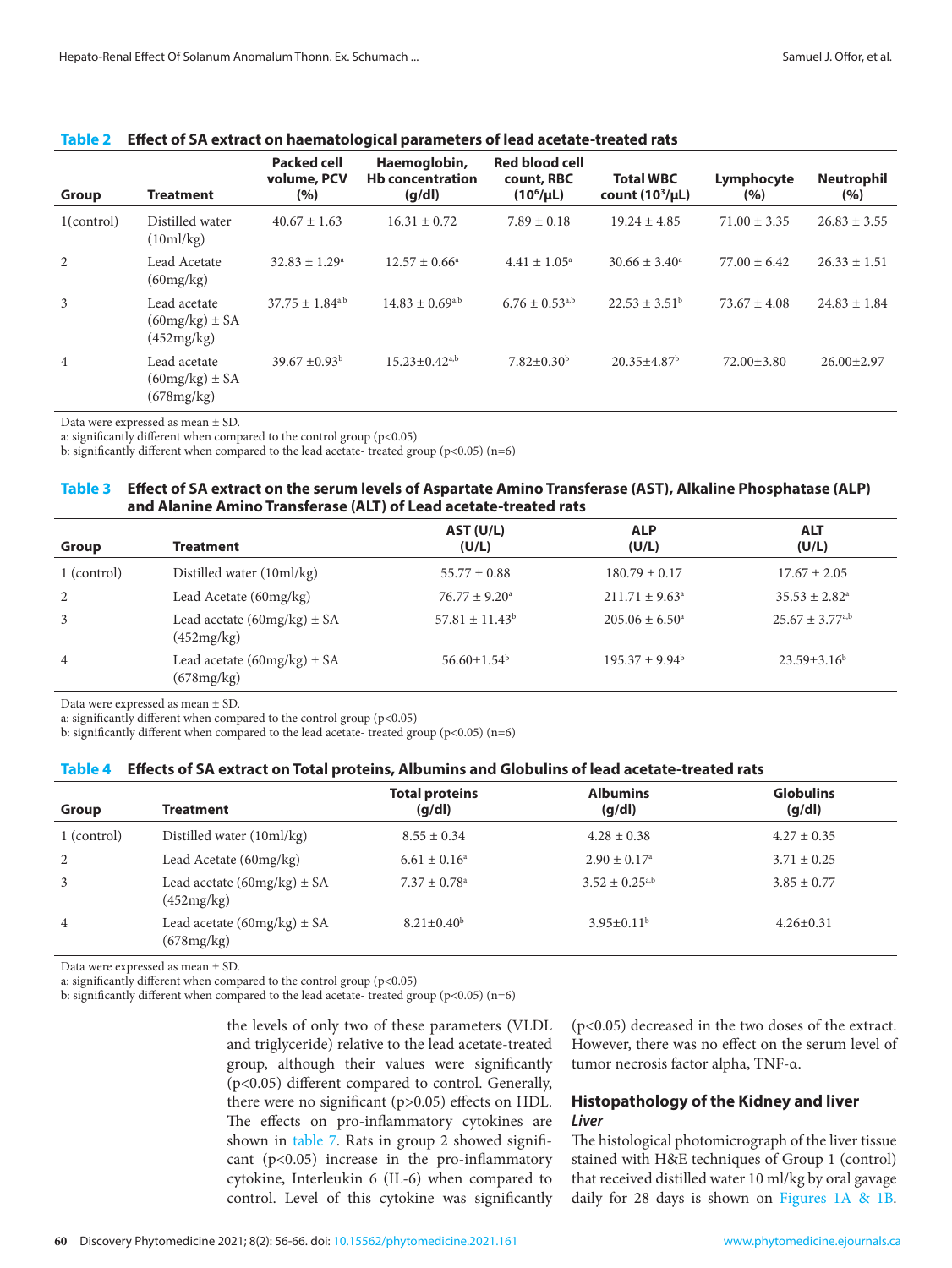| Group       | <b>Treatment</b>                              | Urea (mg/dl)                  | <b>Creatinine</b><br>(mg/dl) | <b>Bilirubin</b><br>(mg/dl) |
|-------------|-----------------------------------------------|-------------------------------|------------------------------|-----------------------------|
| 1 (control) | Distilled water (10ml/kg)                     | $17.92 \pm 2.83$              | $0.59 \pm 0.08$              | $0.27 \pm 0.11$             |
| 2           | Lead Acetate (60mg/kg)                        | $29.00 \pm 3.23^{\circ}$      | $0.64 \pm 0.05$              | $0.97 \pm 0.31^{\circ}$     |
| 3           | Lead acetate $(60mg/kg) \pm SA$<br>(452mg/kg) | $24.95 \pm 5.81$ <sup>a</sup> | $0.63 \pm 0.10$              | $0.45 \pm 0.09^{\rm b}$     |
| 4           | Lead acetate $(60mg/kg) \pm SA$<br>(678mg/kg) | $17.76 \pm 4.48$ <sup>b</sup> | $0.55 \pm 0.07$              | $0.33 \pm 0.14^b$           |

#### <span id="page-5-0"></span>**Table 5 Effect of SA extract on the serum levels of Urea, Creatinine and Bilirubin of lead acetate-treated rats**

Data were expressed as mean ± SD.

a: significantly different when compared to the control group ( $p$ <0.05)

b: significantly different when compared to the lead acetate- treated group (p<0.05) (n=6)

#### **Table 6 Effects of SA extract on lipid profiles of lead acetate-treated rats**

| Group          | <b>Treatment</b>                                | <b>Total cholesterol</b><br>(mg/dl) | HDL(mq/dl)       | LDL(mq/dl)                    | VLDL (mg/dl)                   | <b>Triglyceride</b><br>(mg/dl)  |
|----------------|-------------------------------------------------|-------------------------------------|------------------|-------------------------------|--------------------------------|---------------------------------|
| $1$ (control)  | Distilled water<br>$(10m\text{m/kg})$           | $53.29 \pm 5.57$                    | $22.16 \pm 6.22$ | $26.30 \pm 9.21$              | $4.94 \pm 0.47$                | $24.17 \pm 2.84$                |
| 2              | Lead Acetate<br>(60mg/kg)                       | $78.51 \pm 13.66^{\circ}$           | $22.62 \pm 5.00$ | $40.07 \pm 4.92$ <sup>a</sup> | $22.64 \pm 12.64^{\circ}$      | $113.20 \pm 63.17^{\circ}$      |
| 3              | Lead acetate (60mg/<br>$kg) \pm SA(452mg/kg)$   | $74.32 \pm 9.69^{\circ}$            | $26.07 \pm 3.27$ | $33.81 \pm 7.53^{\circ}$      | $14.03 \pm 6.26^{ab}$          | $75.70 \pm 26.00$ <sup>ab</sup> |
| $\overline{4}$ | Lead acetate (60mg/<br>$kg) \pm SA$ (678 mg/kg) | $68.40 \pm 4.94$ <sup>ab</sup>      | $26.64 \pm 6.72$ | $28.46 \pm 8.60^b$            | $12.69 \pm 5.89$ <sup>ab</sup> | $58.33 \pm 24.20$ <sup>ab</sup> |

Data were expressed as mean ± SD.

a: significantly different when compared to the control group (p<0.05)

b: significantly different when compared to the lead acetate- treated group ( $p$ <0.05) ( $n=6$ )

#### **Table 7 Effect of SA extract on Pro-inflammatory cytokines of lead acetate-treated rats**

| <b>Group Factor</b> | <b>Treatment</b>                            | Interleukin 6 (IL-6)       | Tumour Necrosis (TNF-a) |
|---------------------|---------------------------------------------|----------------------------|-------------------------|
| 1 (control)         | Distilled water (10ml/kg)                   | $74.41 \pm 5.45$           | $0.01 \pm 0.00$         |
| 2                   | Lead Acetate (60mg/kg)                      | $113.58 \pm 13.46^{\circ}$ | $0.00 \pm 0.00$         |
| 3                   | Lead acetate $(60mg/kg) \pm SA (452mg/kg)$  | $81.68 \pm 20.50^{\rm b}$  | $0.00 \pm 0.00$         |
| $\overline{4}$      | Lead acetate $(60mg/kg) \pm SA (678 mg/kg)$ | $76.65 \pm 7.18^b$         | $0.01 \pm 0.00$         |

Data were expressed as mean ± SD.

a: significantly different when compared to the control group  $(p<0.05)$ 

b: significantly different when compared to the lead acetate- treated group ( $p$ <0.05) ( $n$ =6)

Liver tissue in this group shows normal central veins surrounded by intact hepatocytes with no vacuolar degeneration but only mild cellular infiltration. [Figures 1C & 1D](#page-6-0) show the histological photomicrograph of the liver tissue stained with H&E techniques of Group 2 – Lead acetate 60 mg/kg daily for 28 days. Liver samples from this group (lead acetate-treated group) showed massive cellular (neutrophils and lymphocytes) infiltrations around the peri-portal areas, some hepatocyte necrosis and, vacuolar degeneration of peripheral hepatocytes. [Figures 1E &1F](#page-6-0) show the histological photomicrograph of the liver tissue stained with H&E techniques of Group 3 – Lead acetate (60 mg/kg) followed by SA 452mg/kg) daily for 28 days. There was massive cellular infiltration of the

peri-portal areas with lymphocytes and only a few vacuolated hepatocytes on the periphery. The histological photomicrograph of the liver tissue stained with H&E techniques of Group 4, lead acetate (60 mg/kg) followed by SA 678mg/kg) daily for 28 days is shown on Figures  $1G \& 1H$ . Liver tissues in this group were comparable to that in group 1, showing normal central veins surrounded by intact hepatocytes with no vacuolar degeneration and only mild cellular infiltration.

#### *Kidney*

The histological photomicrograph of the kidney stained with H&E techniques of Group 1 (control) that received distilled water 10 ml/kg by oral gavage daily for 28 days is shown in [Figure 2](#page-7-0). A with normal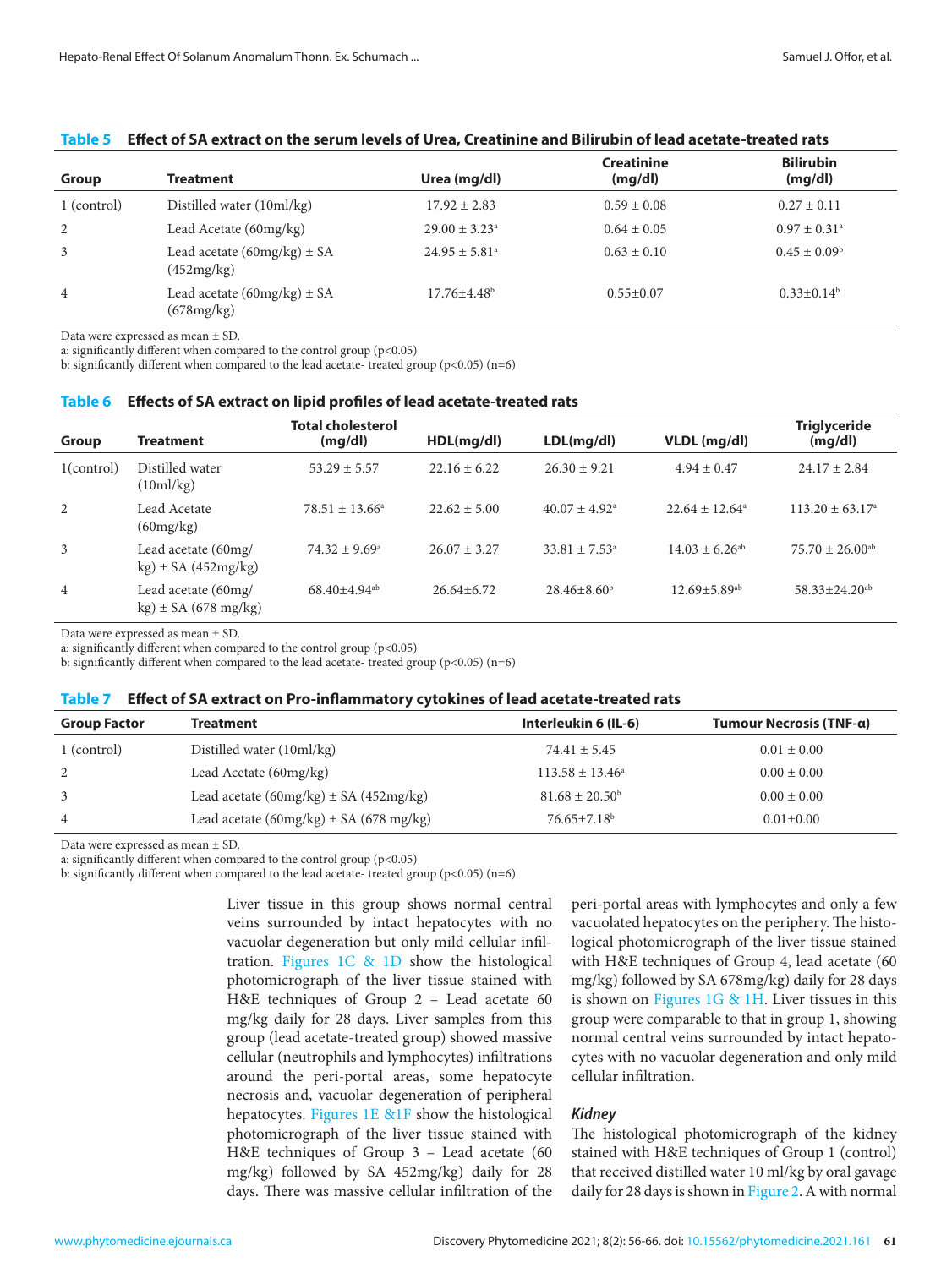<span id="page-6-0"></span>

dilated tubules and glomeruli at the periphery of the cortex. Figures 2B & 2C show the histological photomicrograph of the kidney tissue stained with H&E techniques of Group 2 – Lead acetate 60 mg/ kg daily for 28 days. The kidney tissue in this group shows degeneration and necrosis of the renal parenchymal cells with massive inflammatory cells infiltration. The kidney of rats in Group 2 – Lead acetate 60 mg/kg daily for 28 days showed areas of degeneration and necrosis of the renal cortical parenchymal cells with massive lymphocytic cellular infiltration, with vacuolar degeneration of the peripheral interstitial cells of the cortex. Tissue sections from the kidneys of rats in Group 3 – Lead acetate (60 mg/ kg) followed by SA 452 mg/kg daily for 28 days showed areas of lymphocytic cellular infiltration, haemorrhage, necrosis and mild vacuolar degeneration of the peripheral interstitial cells of the cortex, but the medullary tubules were normal (Figure 2D). The histological photomicrograph of the kidney tissue stained with H&E techniques of Group 4, lead acetate (60 mg/kg) followed by SA 678mg/ kg) daily for 28 days is shown on Figures 2E & 2F. Kidney tissues show normal dilated tubules in the periphery of the cortex and normal glomeruli with light lymphocytic cellular infiltration.

# **DISCUSSION**

The ubiquity and non-biodegradability of lead coupled with its multi organ toxicity is a great public health concern. This toxicity of lead includes its effect on the liver and kidney. Toxic effects on kidneys are manifested as structural damage and

**Figure 1** (A) Histological photomicrograph of the liver tissue stained with H&E techniques of Group 1 (control) that received distilled water 10 ml/kg by oral gavage daily for 28 days – Central veins with normal, intact hepatocytes surrounding it (1A Mag × 160). (B) Histological photomicrograph of the liver tissue stained with H&E techniques of Group 1 (control) that received distilled water 10 ml/kg by oral gavage daily for 28 days – Intact hepatocytes on the periphery with no vacuolar degenerations (1B Mag × 640). (C) Histological photomicrograph of the liver tissue stained with H&E techniques of Group 2 – Lead acetate 60 mg/kg daily for 28 days – Massive cellular infiltration around the portal areas with some hepatocyte necrosis (1C Mag  $\times$  160). (D) Histological photomicrograph of the liver tissue stained with H&E techniques of Group 2 – Lead acetate 60 mg/kg daily for 28 days – Vacuolar degeneration of peripheral hepatocytes, massive cellular infiltration and hepatocyte necrosis (1D Mag  $\times$  640). (E) Histological photomicrograph of the liver tissue stained with H&E techniques of Group 3 – Lead acetate (60 mg/kg) followed by SA 452 mg/kgdaily for 28 days- Massive cellular infiltration of the peri-portal areas with lymphocytes (1E Mag  $\times$  160). (F) Histological photomicrograph of the liver stained with H&E techniques of Group 3 – Lead acetate (60 mg/kg) followed by SA 452 mg/kg daily for 28 days – Massive cellular infiltration of the peri-portal areas with lymphocytes and only a few vacuolated hepatocytes on the periphery (1F Mag  $\times$  640). (G) Histological photomicrograph of the liver stained with H&E techniques of Group 4 – Lead acetate (60 mg/kg) followed by SA 678 mg/kg daily for 28 days – normal central veins surrounded by intact hepatocytes(1G Mag  $\times$  160). (H) Histological photomicrograph of the liver stained with H&E techniques of Group 4 – Lead acetate (60 mg/kg) followed by SA 678 mg/ kg daily for 28 days – mild cellular infiltration with no vacuolar degeneration(1H Mag  $\times$  640)

Key: CV-central vein, CI-cellular infiltration, s- sinusoid, H-hepatocytes and V- vacuolization.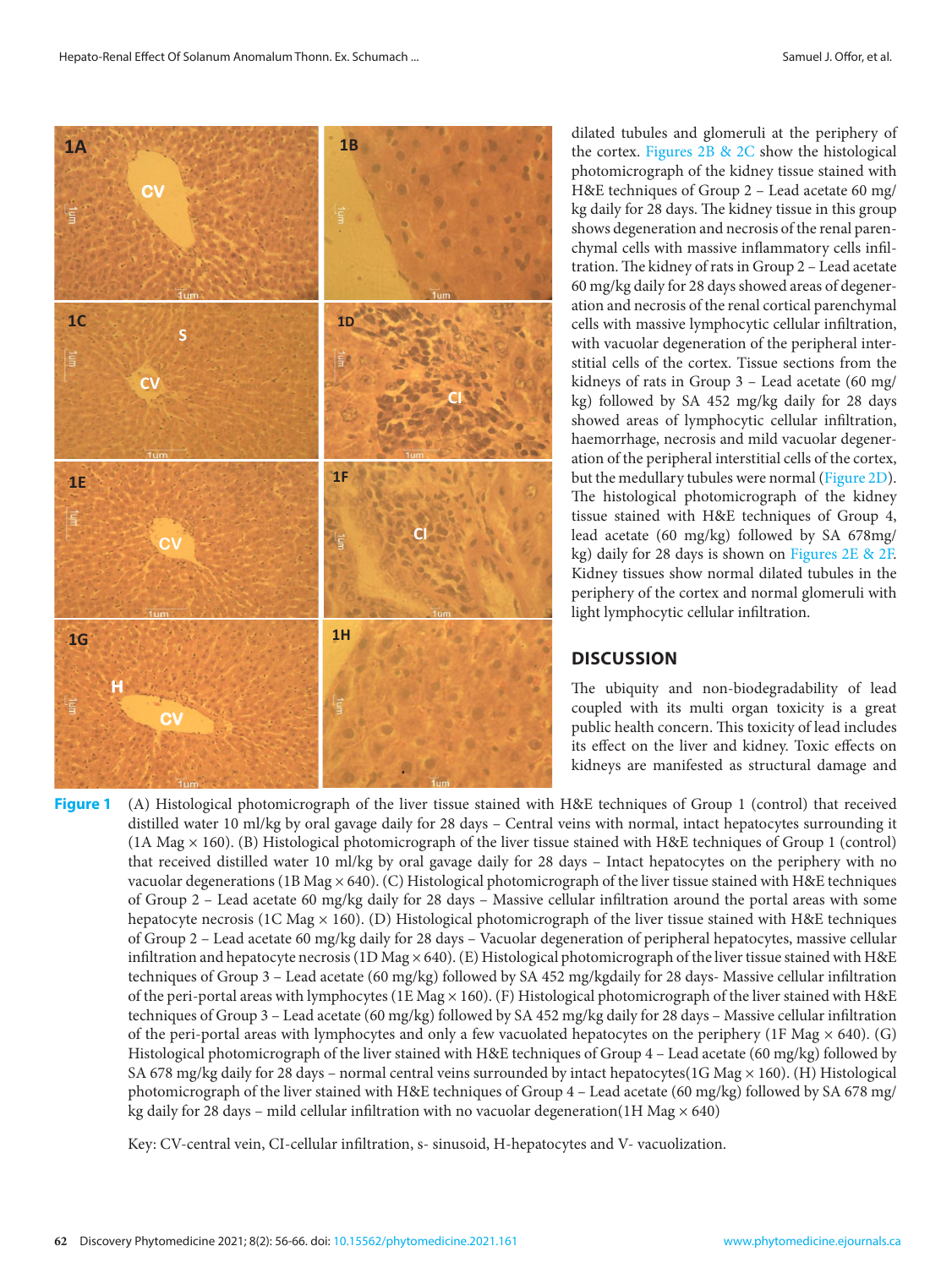<span id="page-7-0"></span>

and glomeruli at the periphery of the cortex (2A Mag  $\times$  160). (B) Histological photomicrograph of the kidney tissue stained with H&E techniques of Group 2 - Lead acetate 60 mg/kg daily for 28 days -Degeneration and necrosis of the renal parenchymal cells (2B Mag  $\times$ 160). (C) Histological photomicrograph of the kidney tissue stained with H&E techniques of Group 2 – Lead acetate 60 mg/kg daily for 28 days - Massive lymphocytic cellular infiltration, with degeneration and necrosis (2C Mag  $\times$  640). (D) Histological photomicrograph of **Figure 2** (A) Histological photomicrograph of the kidney stained with H&E techniques of Group 1 – control that received distilled water 10 ml/kg via oral gavage daily for 28 days – Normal dilated tubules the kidney stained with H&E techniques of Group 3 – Lead acetate (60 mg/kg) followed by SA 452 mg/kg daily for 28 days –Showed areas of lymphocytic cellular infiltration, haemorrhage, necrosis and mild vacuolar degeneration of the peripheral interstitial cells of the cortex, normal medullary tubules (2D Mag  $\times$  160). (E) Histological photomicrograph of the kidney stained with H&E techniques of Group 4 – Lead acetate (60 mg/kg) followed by SA 678 mg/kg daily for 28 days – normal dilated tubules in the periphery of the cortex and normal glomeruli with light lymphocytic cellular infiltration (2E Mag  $\times$  160). (F) Histological photomicrograph of the kidney stained with H&E techniques of Group 4 – Lead acetate (60 mg/kg) followed by SA 678 mg/kg daily for 28 days – normal dilated tubules and normal glomeruli with mild lymphocytic cellular infiltration (2F Mag  $\times$  640).

> Key: G-glomerulus, BS-Bowman's space, Rc- renal corpuscle, PCTproximal convoluted tubule, DCT-Distal convoluted tubule, Ctconvoluted tubule, H-Haemorrhage

changes in the excretory function.**[46,47,48](#page-10-0)** Lead that is absorbed is conjugated in the liver and passed to the kidney, where a small amount is excreted in urine and the rest accumulates in various body organs and affects many biological activities at the molecular, cellular and intercellular levels, resulting in morphological changes that persist even after the levels of lead have fallen.**[49](#page-10-0)** *Solanum anomalum* fruit extract is investigated in this study as a possible alternative to the classical antidotes owing to their numerous limitations which include many adverse effects (painful, hepatotoxicity, gastrointestinal symptoms), difficulties in their administration, not readily available and being expensive, among others.

In this study, lead acetate administration resulted in a significant decrease in body weight, while the administration of *Solanum anomalum*  (452 and 678 mg/kg) after lead acetate resulted in a dose-dependent changes in body weight but no significant changes in the absolute and relative organ weights of the liver and kidney. The alteration in overall body weight or organ-body weight ratio is an indication of impairment in the normal functioning of the organs. Body weights are widely accepted for the evaluation of test-articles associated toxicities.**[50](#page-10-0)** Treatment of rats with lead acetate in this study also caused significant reduction in packed cell volume (PCV), Haemoglobin (Hb) concentration and Red blood cell (RBC) count. Results of this study are in agreement with the findings of Nabil *et al*.,**[51](#page-10-0)** Hanan and Riham. On the other hand, total WBC was significantly increased. Administration of the two doses of the extract (452 mg/kg and 678 mg/kg) respectively, caused significant increases in PCV, Hb and RBC as well as significant decrease in WBC. Lead directly affects the haematopoietic system by restraining the synthesis of haemoglobin through inhibition of various key enzymes involved in the heme synthesis pathway, particularly the enzyme Aminolevulinic Acid Dehydratase (ALAD). It also reduces the life span of circulating erythrocytes by increasing the fragility of cell membranes. The aftermaths of these two processes result in anaemia.**[53,54](#page-10-0)**

Treatment of rats with lead acetate caused significant increase in the activity of serum AST, ALT, ALP, bilirubin and urea, while the levels of albumin and total proteins were decreased. Similar results were reported by Azoz and Raafat,**[55](#page-10-0)** Ibrahim et al.**[56](#page-10-0)** and Azab.**[57](#page-10-0)** These parameters were however, reversed by treatment with the two doses of *Solanum anomalum* extract used in this study. Increasing levels of AST and ALT in the animals treated with lead acetate signify damage to the structural integrity of the liver. It is mainly the result of leakage of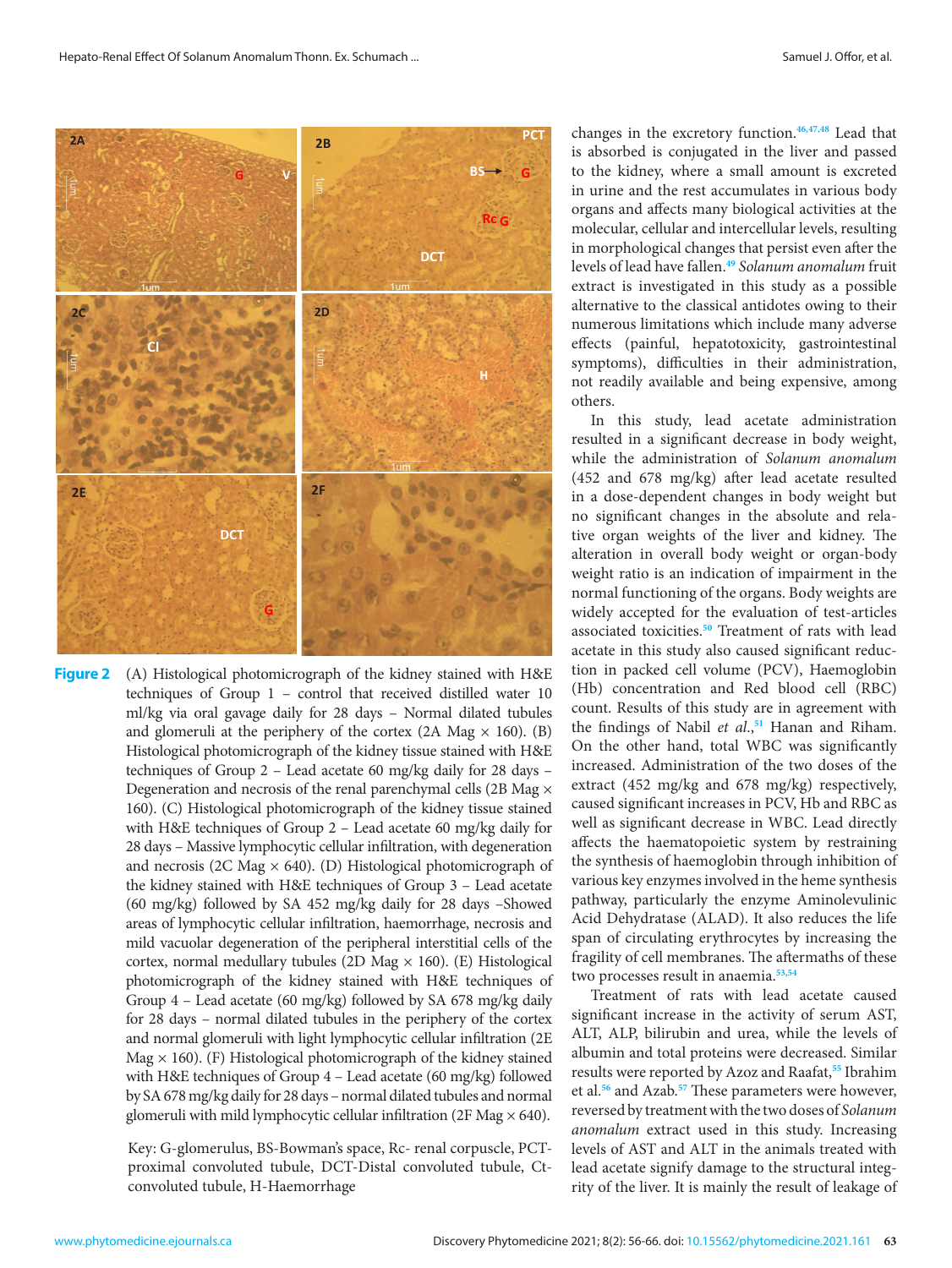these enzymes from the liver cytosol into the blood stream.**[58](#page-10-0)** Releasing of AST and ALT from the cell cytosol can occur as secondary changes to cellular necrosis.**[59](#page-10-0)** The high AST and ALT activities are accompanied by high liver microsomal membrane fluidity, free radical generation and alteration in the liver tissue.**[56](#page-10-0)** Elevated level of ALP suggests biliary damage or an obstruction of the biliary tree, which disrupts the flow of blood to the liver.**[60](#page-10-0)** The decrease in serum levels of these enzymes may be due to the prevention of their leakage from the liver cytosol by *Solanum anomalum*, probably due to reduction in blood lead level. The increase of bilirubin values in animals treated with lead acetate in this study may be the result of excessive heme destruction and blockage of biliary tract resulting in inhibition of the conjugation reaction and release of unconjugated bilirubin from damaged hepatocytes.**[61](#page-10-0)**

In this study, administration of lead acetate caused significant increase in serum urea level, but only a slight increase in serum creatinine level. Serum urea was significantly decreased with the respective administration the two doses of *Solanum anomalum*, but only a slight decrease in the value of creatinine. Urea and creatinine levels are generally used as suitable indicators of renal function. Creatinine is a break down product of creatine phosphate in muscle and for the most part, creatinine is cleared from the blood entirely by the kidney. Decreased kidney creatinine clearance results in a rise in blood creatinine. On the other hand, urea is the major nitrogenous end product of protein and amino acid catabolism which is produced by the liver.**[62](#page-10-0)** Creatinine and urea elevation are biomarkers of abnormal renal function. However, serum creatinine is a later indicator of renal impairment as renal function is decreased by 50% before a rise in serum creatinine is observed.**[63](#page-10-0)**

Lead acetate caused a significant decrease in the values of serum total proteins and Albumins. Supplementation with 678 mg/kg of *Solanum anomalum* in this study was able to significantly increase these parameters. The lower dose of the extract (452 mg/kg) also caused significant increase in albumin level. Decrease in serum total protein may be the result of hepatic and renal damage induced by lead,**[64](#page-10-0)** or binding of lead to plasma proteins, leading to alteration in a high number of enzymes and can also disturb protein synthesis in hepatocytes.**[65](#page-10-0)** Low level of serum total protein has also been attributed to a reduction in hepatic DNA and RNA induced by lead intoxication or as a result of decreased utilization of free amino acids for protein synthesis.**[66](#page-10-0)** Albumin is the body's major serum-binding protein synthesized only in hepatic cells. Hypoalbuminaemia is due to several

conditions such as nephrotic syndrome, hepatic cirrhosis, heart failure, and malnutrition. However, most cases of hypoalbuminaemia are due to acute and chronic inflammatory responses.**[67](#page-10-0)** In this study, administration of lead acetate was found to cause elevation of Total cholesterol, triglycerides, LDL and VLDL. This result agrees with that reported by Azoz and Raafat.**[55](#page-10-0)** The high lipid levels could stem from either increased synthesis or decreased removal of lipoproteins. Decreased removal may be due to the alteration of cell – surface receptors for lipoprotein.**[68](#page-10-0)** or as a result of the inhibition of hepatic lipoprotein lipase activity.**[69](#page-10-0)** The higher dose of the extract (678 mg/kg) caused significant reduction in all four lipid parameters mentioned above, while the extract's lower dose (452 mg/kg) only decreased the levels of triglyceride and VLDL. Although the two doses of the extract did not show any significant effect on HDL in this study, their effects in significantly lowering the high values of LDL, triglycerides and total cholesterol may reduce the risk of development of heart disease. Administration of lead acetate caused significant increase in the pro-inflammatory cytokine, Interleukine-6, IL-6. The serum level of another pro-inflammatory cytokine, Tumour necrosis factor-alpha (TNF-alpha) was undetectable in this study. However, administration of fruit extracts of *Solanum anomalum* significantly reduced the level of IL-6. Hence, the extract of *Solanum anomalum* could protect from lead acetate-induced toxicity by attenuating the increased serum IL-6. Measurements of cytokines and other inflammatory biomarkers can provide predictive clinical information and insights into disease mechanisms.**[70](#page-10-0)** In our previous study, one of the mechanisms of protection by *Solanum anomalum* fruit extract involved elevation of antioxidant enzymes level to mitigate lead-induced reactive oxygen species, ROS that can cause oxidative organ damage.**[24](#page-9-0)** This was attributable to its content of bioactive ingredients, including flavonoids. The liver and kidney of rats treated with lead acetate followed by supplementation with *Solanum anomalum* fruit extract demonstrated marked improvement in their histoarchitecture and with less pathological changes in comparison to the lead acetate group.

# **CONCLUSION**

In conclusion, *Solanum anomalum* fruits tend to be protective against liver and kidney injuries induced by chronic exposure to lead. Modulation of Interleukin-6, a pro-inflammatory cytokine and mitigation of lead-induced alteration in some biochemical and hematological parameters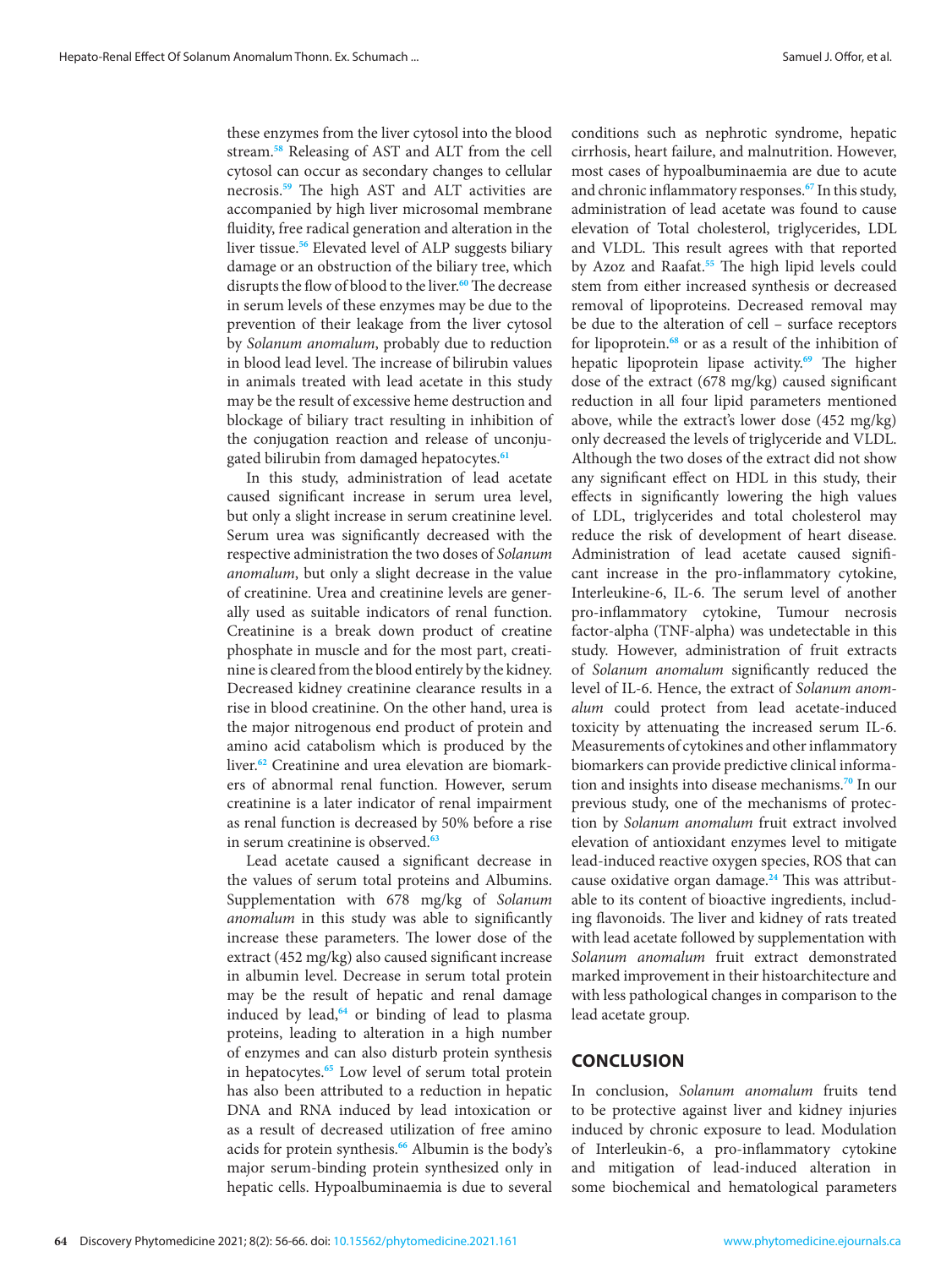<span id="page-9-0"></span>following administration of the extract, may form part of the mechanisms of hepato-renal protection. Further studies may be necessary to elucidate the precise mechanism(s) of action.

# **REFERENCES**

- 1. WHO, World Health Organization. Lead poisoning and health. 2019. Available from: [https://www.who.int/](https://www.who.int/news-room/fact-sheets/detail/lead-poisoning-and-health) [news-room/fact-sheets/detail/lead-poisoning-and-health.](https://www.who.int/news-room/fact-sheets/detail/lead-poisoning-and-health)
- 2. Kalia K, Flora SJ. Strategies for safe and effective therapeutic measures for chronic arsenic and lead poisoning. J Occup Health. 2005; 47:1–21. [doi: 10.1539/joh.47.1](https://doi.org/10.1539/joh.47.1)
- 3. WHO, World Health Organization, "Lead Poisoning and Health. 2020. Available from: [https://www.who.int/](https://www.who.int/mediacentre/factsheets/fs379/en/.2016) [mediacentre/factsheets/fs379/en/.2016.](https://www.who.int/mediacentre/factsheets/fs379/en/.2016)
- 4. Lanphear BP, Rauch S, Auinger P, Allen RW, Hornung RW. Low-Level Lead Exposure and Mortality in US Adults: A Population-Based Cohort Study, The Lancet Public Health*.*2018; 4(3): e177-e184.
- Vaziri ND, Mechanisms of lead-induced hypertension and cardiovascular disease. Am J Physiol Heart Circ Physiol. 2008; 295:H5454-H5465.
- 6. EPA, United States Environmental Protection Agency. Air quality criteria for lead (final report).2006. Availablefrom: [https://cfpub.epa.gov/ncea/risk/recordis](https://cfpub.epa.gov/ncea/risk/recordisplay.cfm?deid=158823)[play.cfm?deid=158823,](https://cfpub.epa.gov/ncea/risk/recordisplay.cfm?deid=158823) 2006.
- 7. Lustberg M, Silbergeld, E. Blood lead levels and mortality. Arch Intern Med. 2002; 162: 2443-2449.
- 8. Menke A, Muntner P, Batuman V, Silbergeld EK, Guallar E. Blood lead below 0·48 μmol/L (10 μg/dL) and mortality among US adults. Circulation. 2006;114: 1388-1394.
- 9. Reddy SB, Charles MJ, Raju GJ, Deddy, BS, Reddy TS, Lakshmi, PV. Trace elemental analysis of cancer-afflicted intestine by PIXE technique. Biol. Trace Elem. Res. 2004;102: 265–281. [doi: 10.1385/BTER:102:1-3:265.](https://doi.org/10.1385/BTER:102:1-3:265)
- 10. WHO, World Health Organization. Exposure to Lead: A Major Public Health Concern. 2010. Available from: [https://www.who.int/ipcs/features/lead.pdf.](https://www.who.int/ipcs/features/lead.pdf)
- 11. IHME, Institute of Health Metrics and Evaluation. The global burden of disease dataset for 2019. 2019a. Available from: [http://ghdx.healthdata.org/gbd-results](http://ghdx.healthdata.org/gbd-results-tool)[tool,](http://ghdx.healthdata.org/gbd-results-tool) 20019a.
- 12. IHME, Institute for Health Metrics and Evaluation. GBD Compare - Data Visualizations. 2019b. Available from: [http://vizhub.healthdata.org/gbd-compare.](http://vizhub.healthdata.org/gbd-compare)
- 13. Stanaway JD, Afshin A, Gakidou E, Lim SS, Abate D, KalkidanHassen AKH, Abbafati C et al. Global, Regional, and National Comparative Risk Assessment of 84 Behavioural, Environmental, Occupational, and Metabolic Risks or Clusters of Risks for 195 Countries and Territories, 1990–2017: A Systematic Analysis for the Global Burden of Disease Study 2017.The Lancet. 2018; 10159(392): 1923- 1994. [DOI: 10.1016/S0140-6736\(18\)32225-6.](https://doi.org/10.1016/S0140-6736(18)32225-6)
- 14. IHME, Institute for Health Metrics and Evaluation, GBD Compare – Data Visualizations. 2018. Available from: [http://vizhub.healthdata.org/gbd-compare.](http://vizhub.healthdata.org/gbd-compare)
- 15. Ceballos D, Franck M. "Are You Bringing Toxic Chemicals Home from Work?" (Hoffman Program on Chemicals and Health. Harvard T.H. Chan School of Public Health). 2015. Available from: [https://sites.sph.](https://sites.sph.harvard.edu/hoffman-program/2015/12/07/are-you bringing-toxic-chemicals-home-from-work/) [harvard.edu/hoffman-program/2015/12/07/are-you](https://sites.sph.harvard.edu/hoffman-program/2015/12/07/are-you bringing-toxic-chemicals-home-from-work/) [bringing-toxic-chemicals-home-from-work/.](https://sites.sph.harvard.edu/hoffman-program/2015/12/07/are-you bringing-toxic-chemicals-home-from-work/)
- 16. Ness TE, Rowan BH. "Lead Poisoning: How what we don't know is hurting America's children-Harvard Public Health Review. 2016. Available from: [http://harvardpublicheal](http://harvardpublicheal threview.org/lead-poisoning/)  [threview.org/lead-poisoning/.](http://harvardpublicheal threview.org/lead-poisoning/)
- 17. Patrick L. Lead toxicity, a review of the literature. Part I: Exposure, evaluation, and treatment. Altern Med Rev. 2006. PMID: 16597190.
- 18. Mahaffey KR. Nutrition and lead: Strategies for Public health. Environ. Health Perspect. 1995; 103 (Suppl. 6): 191–196. [DOI: 10.1289/ehp.95103s6191.](https://doi.org/10.1289/ehp.95103s6191)
- 19. Eleese C. What role does nutrition play in the prevention or treatment of childhood lead poisoning? Journal of the Academy of Nutrition and Dietetics. 2012; 112(11): DOI: [10.1016/j.jand.2012.09.003.](https://doi.org/10.1016/j.jand.2012.09.003)
- 20. Kathuria P. Lead toxicity medication. Medscape. 2020. [Available from: https://emedicine.medscape.com/arti](https://emedicine.medscape.com/arti-cle/1174752-medication)cle/1174752-medication, 2020.
- 21. Irvine FRJ. Woody plants of Ghana, with special references to their uses, Oxford University Press, London, United Kingdom. 1969. pp. 868-869.
- Offor SJ, Ubengama E. Phytochemical and Antidiabetic studies of ethanolic extracts and fractions of the fruits of *Solanum anomalum*. International Journal of Scientific Research and Education. 2015; 3: 4343-4350.
- 23. Bukenya ZR, Hall JB. Solanum (Solanaceae) in Ghana. Bothalia. 1988; 18:79-88.
- 24. Offor SJ, Mbagwu HOC, Orisakwe OE. Improvement of lead acetate-induced testicular injury and sperm quality deterioration by *Solanum anomalum* Thonn.Ex. Schumach Fruit Extracts in Albino Rats. J Fam Reprod Health. 2019; 13(2): 98-108.
- 25. Offor SJ, Mbagwu HOC, Orisakwe OE. Lead-induced Hepato-renal Damage in Male Albino Rats and Effects of Activated Charcoal. Frontiers in Pharmacology. 2017; 8:107.
- 26. Cheong MJ, Roh YB. The Protective Effects of Activated Charcoal on the acute damages of kidney of mouse by lead. Korean J Electron Microscopy. 2006; 36:57-72.
- 27. Stone SH. Method for obtaining venous blood from the orbital sinus of a rat or mouse. Science. 1954; 119:  $100 - 102$ .
- 28. Odo RI Mbegbu EC, Nwosu KC, Aba PE, Aka LO, Obidike IR. Effect of cement dust on reproductive performance and some physiological parameters in albino rats. Comp Clin Path. 2015; 24: 521-526.
- 29. Okolo KO, Siminialayi IM, Orisakwe OE. Protective effects of *Pleurotus tuber-regium* on Carbon-tetrachloride induced testicular injury in Sprague Dawley Rats. Front. Pharmacol. 2016; 7:480. [doi: 10.3389/fphar.2016.00480.](https://doi.org/10.3389/fphar.2016.00480)
- 30. AVMA, AVMA Guidelines for the Euthanasia of Animals, 2013 Edn. Schaumburg, IL: American Veterinary Medical Association.
- 31. Thrall MA, Weiser MG. Hematology in Laboratory Procedures for Veterinary Technicians, 4th Edn, ed. C. M. Hendrix (Saint Louis: MO: Mosby). 2002; pp. 29–74.
- 32. Higgins T, Beutler E, Doumas BT. Measurement of haemoglobin in blood, in Tietz Fundamentals of Clinical Chemistry, 6th Edn, eds C. A. Burtis, E. R. Ashwood, and D. E. Bruns (Saint Louis: MO: Sanders Elsevier). 2008; 524–525.
- 33. Doumas BT, Perry BW, Sasse EA, Straumfjord Jr. JV. Standardization in bilirubin assays: evaluation of selected methods and stability of bilirubin solutions. Clinical Chemistry. 1973; 19: 984–993.
- Lubran MM. The measurement of total serum proteins by the Biuret method. Ann. Clin. Lab. Sci. 1978; 8: 106–110.
- 35. Doumas BT, Peters Jr. T. Serum and urine albumin: a progress report on their measurement and clinical significance. Clin. Chim. Acta. 1997; 258: 3–20. [doi: 10.1016/](https://doi.org/10.1016/S0009-8981(96)06446-7) [S0009-8981\(96\)06446-7](https://doi.org/10.1016/S0009-8981(96)06446-7)
- 36. Allain CC, Poon LS, Chan CS, Richmond W, Fu PC. Enzymatic determination of total cholesterol. Clin. Chem. 1974; 20: 470–475.
- 37. Albers JJ, Warnick GR, Cheung MC. Quantification of high density lipoproteins. Lipids. 1978; 13: 926–932. doi: 10.1007/BF025
- 38. Friedewald WT, Levy RI, Fredrickson DS. Estimation of the concentration of low density lipoprotein cholesterol in plasma, without use of the preparative ultra-centrifuge. Clin. Chem. 1972; 18: 499–502.
- 39. Warnic, GR, Knopp RH, Fitzpatrick V, Branson L. Estimating low-density lipoprotein cholesterol by the Friedewald equation is adequate for classifying patients on the basis of nationally recommended cut points. Clin. Chem. 1990; 36: 15–19.